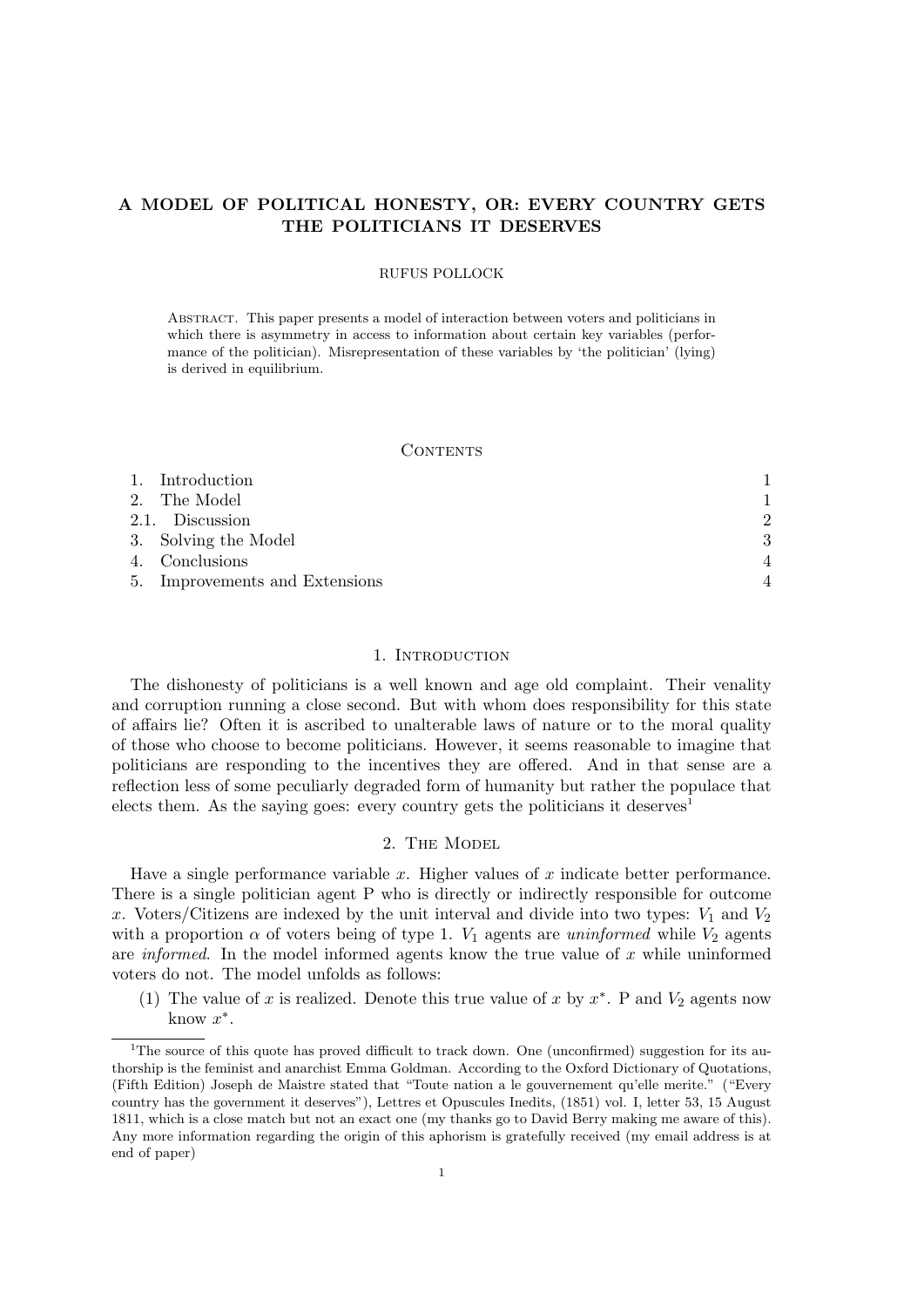#### 2 RUFUS POLLOCK

- (2) P makes an announcement claiming value  $x_c$  for x.
- (3) Using the information available to them, voters form their individual 'approval rating' of the politician (See below for details of how voters form their 'approval rating'). An (societal, overall) for P is then formed by formed by straightforward aggregation of individual approval ratings (an approval rating is a non-negative real number)

How do voters decide on their approval rating? Uninformed voters possess a simple rule: they have a function f and take true x to be  $f(x_c)$ . They also possess an 'approval' function  $g(y)$  that represents their approval of a given outcome y.

Informed voters also use g for forming approval (using  $x^*$  of course) but they also know about the politician's lying and have preferences over that. This is represented by a function  $-h(l)$  where l is the amount of lying. h and g are both increasing functions of their arguments. It is assumed that P has full knowledge of the structure of the situation including these all of these functions.

The functions  $f, g, h$ . As already stated  $g, h$  will be increasing in their arguments. It also plausible that  $f$  will be (at least up to some bound). To settle on a concrete formulation we take:

$$
(2.1) \t\t f(y) = a_1 y
$$

$$
(2.2) \t\t g(y) = a_2 y^2
$$

 $h(l) = a_3 l^2$ (2.3)

2.1. **Discussion.** Examples for performance variable  $x$ :

- (1) management of the economy (some combination of actual GDP growth and how tough things were)
- (2) handling of a crisis (e.g. foot and mouth in Great Britain, flooding ....)
- (3) unemployment levels (although the figures are output by a semi-independent agency there are the usual issues about manipulation of criteria etc)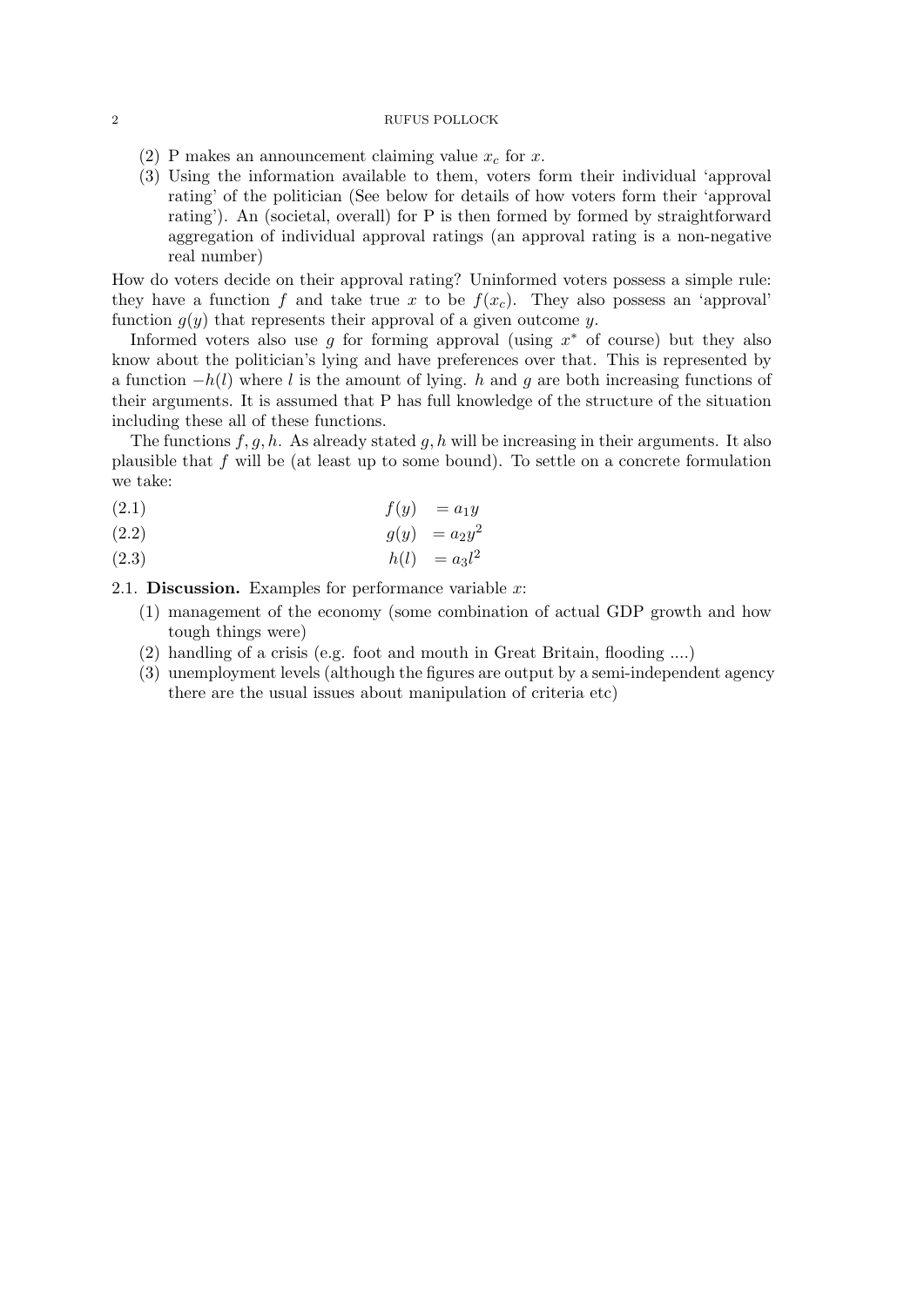# 3. Solving the Model

P's problem is:

(3.1) 
$$
\max_{x_c} (\text{approval}) = \max_{x_c} (\alpha * g(f(x_c)) + (1 - \alpha)(g(x^*) - h(x - x^*)))
$$

The first order condition for this problem is:  $(h(l)$  is differentiable for  $l > 0$ )

(3.2) 
$$
\alpha * g'(f(x))f'(x) - (1 - \alpha)(h'(x - x^*)) = 0
$$

$$
\Rightarrow h'(x - x^*) = \frac{\alpha}{1 - \alpha}g'(f(x))f'(x)
$$

Using the functions suggested above this gives:

(3.3) 
$$
x = \left(\frac{2a_3}{2a_3 - C}\right)x^*
$$

where

$$
C = \frac{\alpha}{1 - \alpha} 2a_2 a_1^2
$$

In equilibrium the uninformed rule of thumb expectations must be correct:

$$
\Rightarrow a_1 x = x^*
$$

$$
\Rightarrow a_1 \frac{2a_3}{2a_3 - C} = 1
$$